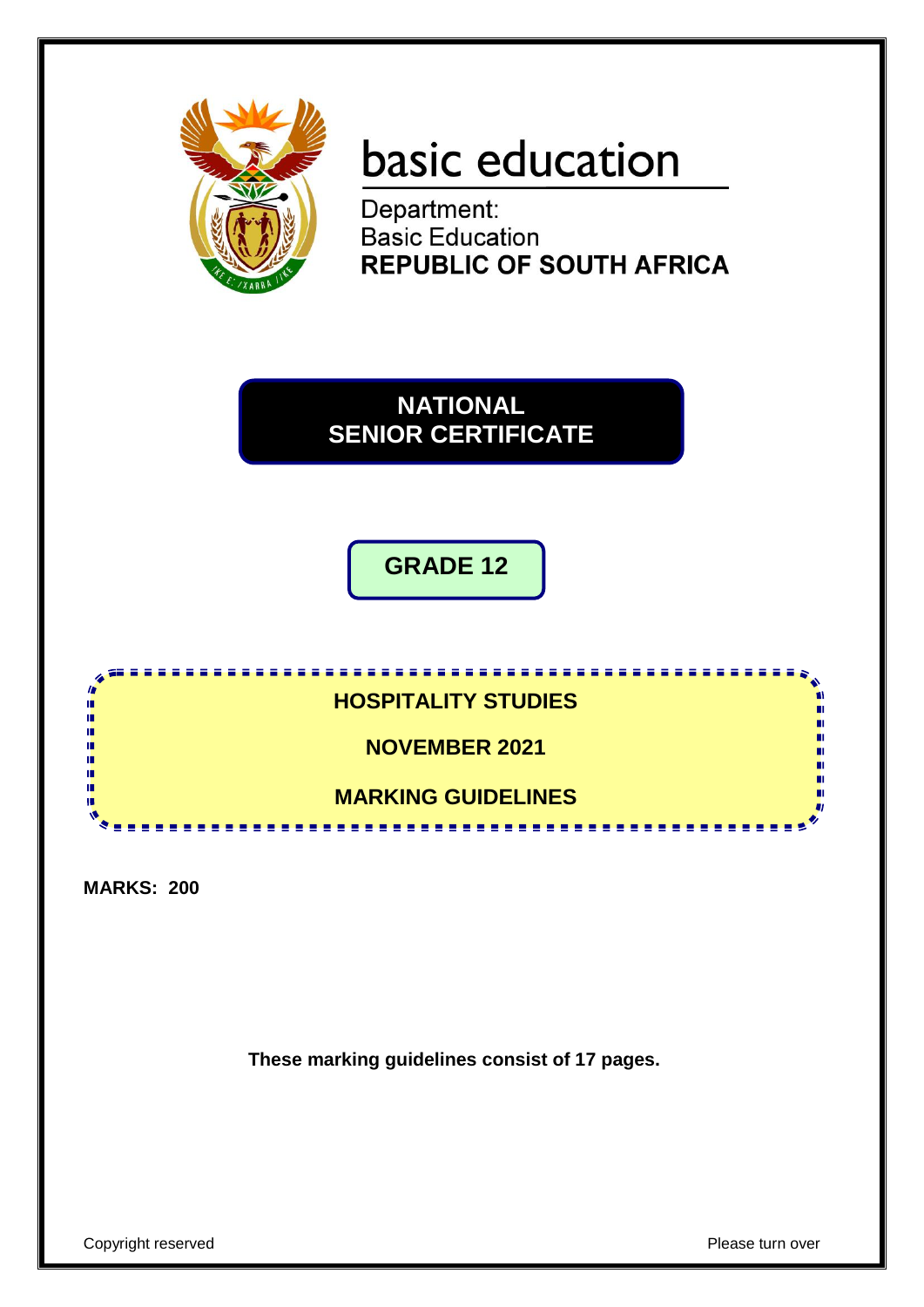# **SECTION A**

# **QUESTION 1**

# 1.1 **MULTIPLE-CHOICE QUESTIONS**

| 1.1.1  | A✓               | M187 | F45              |
|--------|------------------|------|------------------|
| 1.1.2  | $C\checkmark$    | M124 | F185             |
| 1.1.3  | $C\checkmark$    | M116 | F211             |
| 1.1.4  | D√               | M27  | F82              |
| 1.1.5  | $C\checkmark$    | M5-7 | F120/7           |
| 1.1.6  | B√               | M93  | F <sub>192</sub> |
| 1.1.7  | A✓               | M156 | F48              |
| 1.1.8  | D√               | M140 | F <sub>150</sub> |
| 1.1.9  | B√               | M175 | F37              |
| 1.1.10 | $B/D \checkmark$ | M15  | F134             |

# 1.2 **MATCHING ITEMS**

| 1.2.1 | B۰     |          |
|-------|--------|----------|
| 1.2.2 | D٧     | M125     |
| 1.2.3 | ⊢∨     |          |
| 1.2.4 | ⌒<br>ີ | F185-186 |
| 1.2.5 | Αv     |          |

# 1.3 **MATCHING ITEMS**

| 1.3.1 | E۷ |      |
|-------|----|------|
| 1.3.2 | A√ | M161 |
| 1.3.3 | B√ | F65  |
| 1.3.4 | -  |      |
| 1.3.5 | D√ |      |

# 1.4 **ONE-WORD ITEMS**

| 1.4.1  | Ice bucket/cooler/wine cooler/wine<br>bucket/wine bucket stand√ | M167            | F <sub>58</sub>  |      |
|--------|-----------------------------------------------------------------|-----------------|------------------|------|
| 1.4.2  | Business plan√                                                  | M <sub>11</sub> | F <sub>131</sub> |      |
| 1.4.3  | Audio-visual/Auditory√                                          | M20             | F <sub>140</sub> |      |
| 1.4.4  | Diabetes/Diabetes Mellitus/Type 1                               | M47             | F <sub>5</sub>   |      |
|        | Diabetes√                                                       |                 |                  |      |
| 1.4.5  | Certification/Authenticity√                                     | M158            | F <sub>53</sub>  |      |
| 1.4.6  | Offal/Mogodu                                                    | M80             | F <sub>190</sub> |      |
| 1.4.7  | Soya√                                                           | M104            | F182             |      |
| 1.4.8  | Host/Hostess√                                                   | M193            | F36              |      |
| 1.4.9  | Hydration/sponging/Blooming√                                    | M130            | F161             |      |
| 1.4.10 | Barding√                                                        | M86             | F <sub>199</sub> | (10) |

# 1.5 **SELECTION**

| 1.5.1 $B\checkmark$ , $C\checkmark$ , $E\checkmark$ , $F\checkmark$ , $G\checkmark$ | Any order | M99  | F178 | (5) |
|-------------------------------------------------------------------------------------|-----------|------|------|-----|
| 1.5.2 $C\checkmark$ , $D\checkmark$ , $E\checkmark$                                 | Any order | M39  | F101 | (3) |
| 1.5.3 $A\checkmark$ , B $\checkmark$                                                | Any order | M114 | F206 | (2) |

# **TOTAL SECTION A: 40**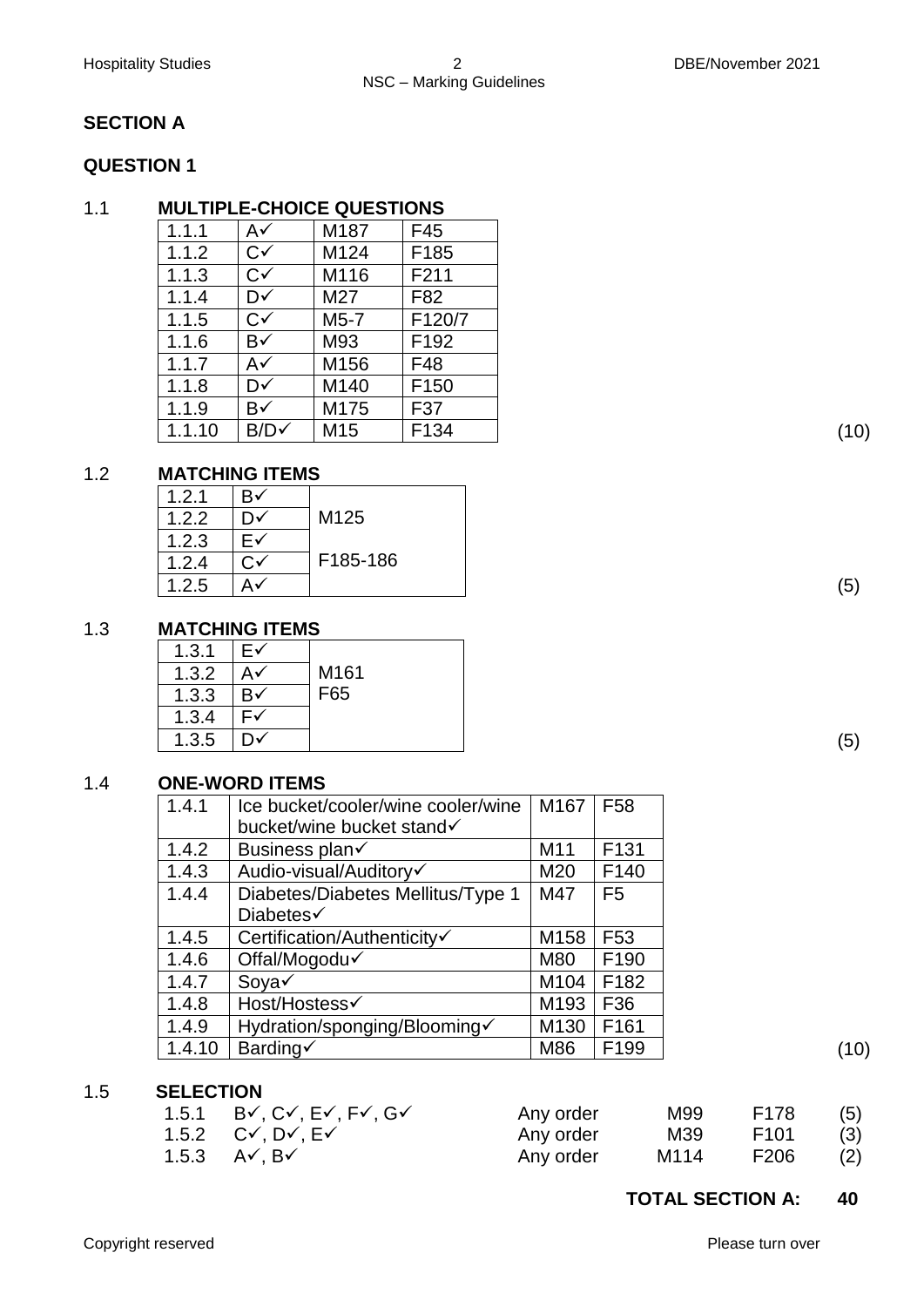### **SECTION B: KITCHEN AND RESTAURANT OPERATIONS; HYGIENE, SAFETY AND SECURITY QUESTION 2**

| 2.1 | 2.1.1 |  | Name of goods/products/type of stock/brand name√ |
|-----|-------|--|--------------------------------------------------|
|-----|-------|--|--------------------------------------------------|

- Description of goods/products/unique code $\checkmark$
- $\bullet$  The quantity/volume/mass that was received and issued $\checkmark$
- $\bullet$  The new balance (total) on the stock/ stock on hand  $\checkmark$
- Minimum and maximum stock levels/reorder stock levels $\checkmark$
- The price per unit/stock price $\checkmark$
- $\bullet$  A cash column/value $\checkmark$
- $\bullet$  Date $\checkmark$
- $\bullet$  Signature/authorisation/person requiring the stock $\checkmark$
- Order/requisition number

(Any 3) (3)

M36 F95- 97

- 2.1.2 Less time consuming/saves time/quicker $\checkmark$ 
	- Easier to determine quantity of stock/ more effective $\checkmark$
	- The system can alert the storekeeper of products that need to be reordered/manage and control the flow of stock√
	- $\bullet$  The total cost of stock will be recorded instantly  $\checkmark$
	- $\bullet$  Stock will be automatically deducted from the stock list $\checkmark$
	- Number of errors is reduced/more accurate√
	- Stock control process can be carried out more often/frequently
	- The computer can store the information/easy to retrieve information

(Any 2) (2)

M36 F95

- 2.2 2.2.1 Punctuality/integrity/reliability/productivity  $\checkmark$  Luvuyo was not a functional and cooperative team member/being late for work/not doing his full share of work/ not being reliable and dependable
	- Self-respect and respect for other/commitment/communication/  $co\text{-}operation/tolerance\checkmark$ - He has failed to respect others/arguing with the guest/he was not aware of the guests  $\text{needs} \checkmark$  (Any 4)

OR

- $\bullet$  Luvuyo was late for work $\checkmark$ -not a functional and cooperative team member/not doing his full share of work/ not being reliable and dependable No punctuality/integrity/reliability/productivity√
- Arguing with the guest $\checkmark$  He has failed to respect others/he was not aware of the quests needs $\checkmark$ No self-respect and respect for others/lack of commitment/ communication /co-operation/tolerance ..(Any 4) M30 F86 (4)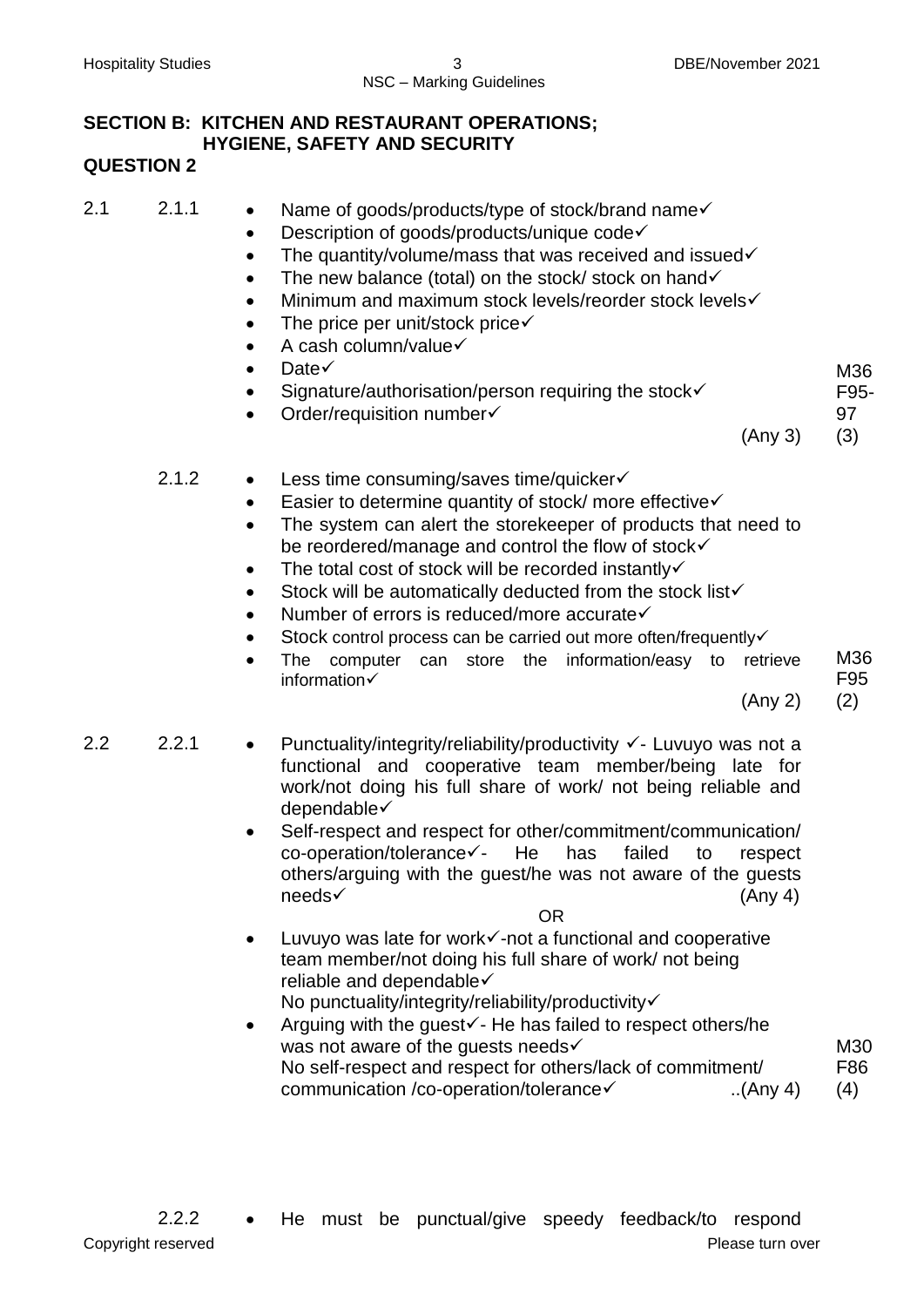|     |       | NSC - Marking Guidelines                                                                                                     |            |
|-----|-------|------------------------------------------------------------------------------------------------------------------------------|------------|
|     |       | timeously to the customer/efficient when delivering a service                                                                |            |
|     |       | and respond in a timely manner/don't keep customers                                                                          |            |
|     |       | waiting√                                                                                                                     |            |
|     |       | He must show patience/tolerant with the guest<br>$\bullet$                                                                   |            |
|     |       | He needs to be polite/ friendly√                                                                                             |            |
|     |       | He needs to be positive when dealing with guests'                                                                            |            |
|     |       | complaints                                                                                                                   | M32        |
|     |       | Never argue with guests/the customer is king/the customer is<br>$\bullet$<br>always right√                                   | F90<br>(4) |
|     |       | Stay calm/control emotions/ he needs to be mindful of the tone<br>of his voice/body language when dealing with the customer√ |            |
|     |       | Find solutions to the problem $\checkmark$<br>٠                                                                              |            |
|     |       | He needs to be reliable with regards to guests request/not<br>$\bullet$                                                      |            |
|     |       | making empty promises $\checkmark$                                                                                           |            |
|     |       | He needs to ensure that guests receive value for money/<br>$\bullet$                                                         |            |
|     |       | receive what they ordered√                                                                                                   |            |
|     |       | He must recognise guests as soon as they arrive $\checkmark$                                                                 |            |
|     |       | He must display accuracy in taking and delivering guests                                                                     |            |
|     |       | orders√                                                                                                                      |            |
|     |       | Listen and pay attention $\checkmark$<br>$\bullet$                                                                           |            |
|     |       | Helpful/willing to assist√<br>$\bullet$                                                                                      |            |
|     |       | Be alert to guest's needs√                                                                                                   |            |
|     |       | Respectful towards guest√                                                                                                    |            |
|     |       | Make a good first impression/good appearance√                                                                                |            |
|     |       | Accept his mistake and be apologetic√<br>(Any 4)<br>$\bullet$                                                                |            |
| 2.3 | 2.3.1 | All water should be chemically treated/purified or boiled√<br>$\bullet$                                                      |            |
|     |       | Provide bottled water√<br>$\bullet$                                                                                          |            |
|     |       | Do not serve food and water that has been contaminated/<br>$\bullet$                                                         |            |
|     |       | avoid fish or shellfish obtained from contaminated water√                                                                    |            |
|     |       | Foods need to be cleaned and cooked properly/use treated                                                                     |            |
|     |       | water to wash fruit and vegetables√                                                                                          |            |
|     |       | Avoid serving raw and undercooked food e.g. uncooked fish or                                                                 |            |
|     |       | shellfish $\checkmark$                                                                                                       |            |
|     |       | Cover food to prevent flies√                                                                                                 |            |
|     |       | Thorough hand washing facilities with antiseptic soap/sanitizer                                                              |            |
|     |       | is important $\checkmark$                                                                                                    | M25        |
|     |       | Staff should get vaccinated √                                                                                                | F78        |
|     |       | Send infected/sick workers home √<br>(Any 4)                                                                                 | (4)        |
|     | 2.3.2 | People using unsafe water supplies/ living in areas with poor                                                                |            |
|     |       | sanitation/ people who eat shellfish and vegetables from water                                                               |            |
|     |       | known to harbour the bacteria will be infected faster v due to                                                               |            |
|     |       | the possible intake of cholera bacteria√                                                                                     |            |
|     |       | Children, the elderly and malnourished people√ are at risk<br>$\bullet$                                                      |            |
|     |       | because they have a weaker immune system√/low levels of                                                                      |            |
|     |       | stomach acid that can't fight off the bacteria√                                                                              | M25        |
|     |       | People living with someone who has the disease $\checkmark$ may be<br>٠                                                      | F78        |
|     |       | infected/ higher risk of becoming infected√<br>(Any 3)                                                                       | (3)        |
|     |       |                                                                                                                              |            |

# **TOTAL SECTION B: 20**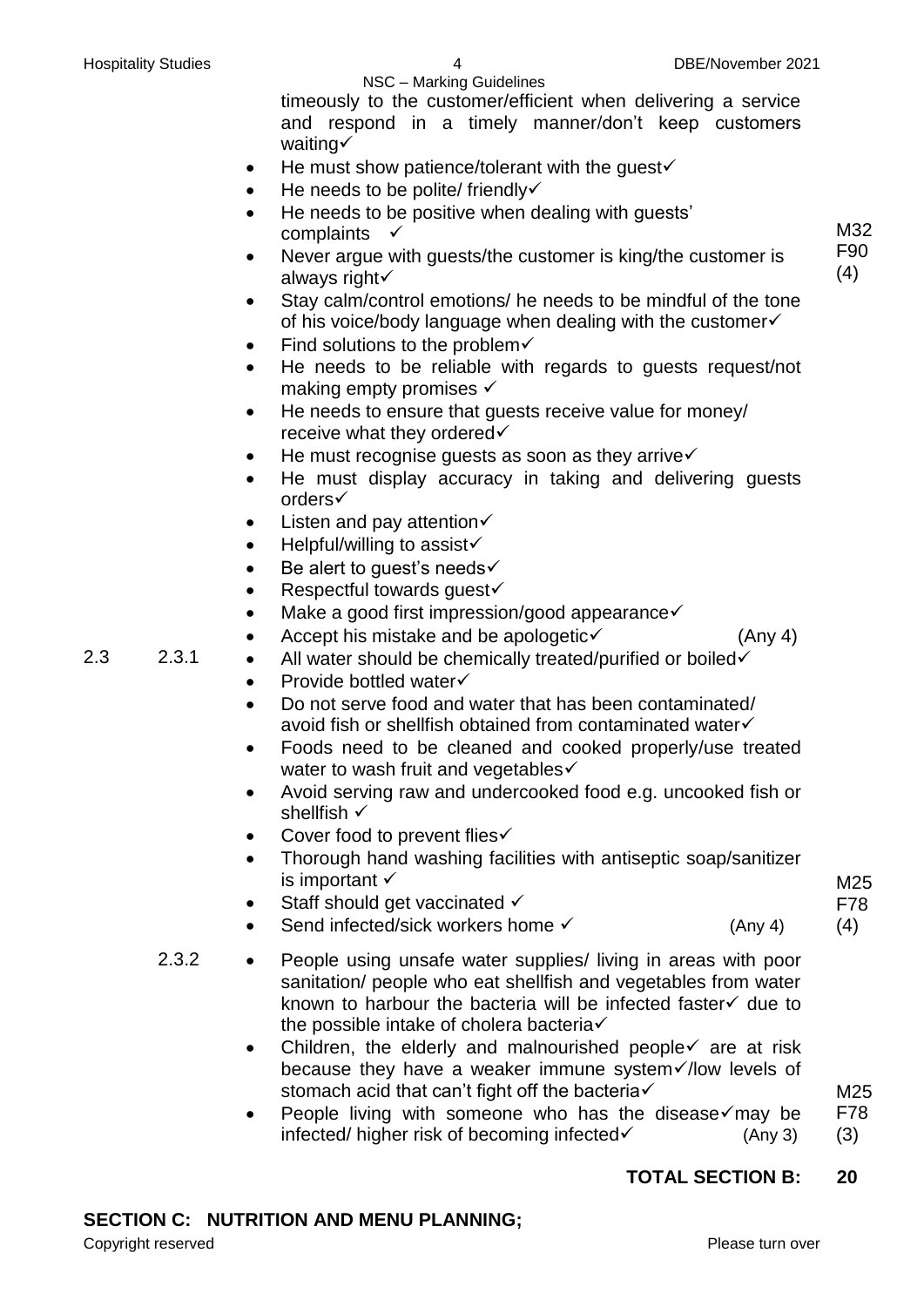NSC – Marking Guidelines  **FOOD COMMODITIES**

# **QUESTION 3**

| 3.1 | 3.1.1                                                                    | Leg chop√<br>Rib cutlet $\checkmark$                                                                                                                                                                                                                                                                                                                                  | M94<br>F194<br>(2)             |
|-----|--------------------------------------------------------------------------|-----------------------------------------------------------------------------------------------------------------------------------------------------------------------------------------------------------------------------------------------------------------------------------------------------------------------------------------------------------------------|--------------------------------|
|     | $3.1.2$ (a)<br>$(b) \bullet$                                             | Marinating√<br>Chemical tenderising√<br>(Any 1)<br>Marinating is steeping meat into a seasoned liquid mixture√for<br>15 minutes to 2 hours√<br>Acid, oil, spices and herbs are used to tenderise the meat<br>$\bullet$<br>fibres√                                                                                                                                     | M86<br>F200<br>(1)             |
|     |                                                                          | <b>OR</b><br>Chemical tenderising - sprinkle meat tenderisers<br>over<br>$\bullet$<br>meat√/cover meat with acid, fresh pineapple or paw-paw√to<br>break down the meat fibres for 15 minutes to 2 hours√<br>(Any 2 relevant to $3.1.2$ (a))                                                                                                                           | M86<br>F200<br>(2)             |
|     | 3.1.3                                                                    | Greyish light red/pinkish colour meat√<br>$\bullet$<br>Flesh feels firm/not leave a dent when pressed on√<br>$\bullet$<br>Fine grain texture $\checkmark$<br>$\bullet$<br>Fat normally white or creamy white/ fat should not be oily<br>$\bullet$<br>Bones are red and porous, rib bones speckled<br>Fresh smell /no strange/unpleasant smell<br>$\bullet$<br>(Any 3) | M83<br>F189<br>(3)             |
| 3.2 | $\bullet$<br>$\bullet$<br>$\bullet$<br>colour√<br>$\bullet$<br>$\bullet$ | The meat will have freezer burn√<br>The meat surface will be dehydrated/dried out<br>Appearance of greyish-brown spots on the surface of the meat/change of<br>Meat juices/sarcoplasm will ooze out of the meat after thawing√<br>There will be ice crystals on top of the meat $\checkmark$<br>(Any 2)                                                               | M84<br>F <sub>199</sub><br>(2) |
| 3.3 |                                                                          | Rib cutlet: 150-250 g $\checkmark$<br>Gammon: 120-150 g √<br>The rib cutlet includes the bone; the gammon is without bones $\checkmark$<br>(Any weight within the range)                                                                                                                                                                                              | F <sub>204</sub><br>M96<br>(3) |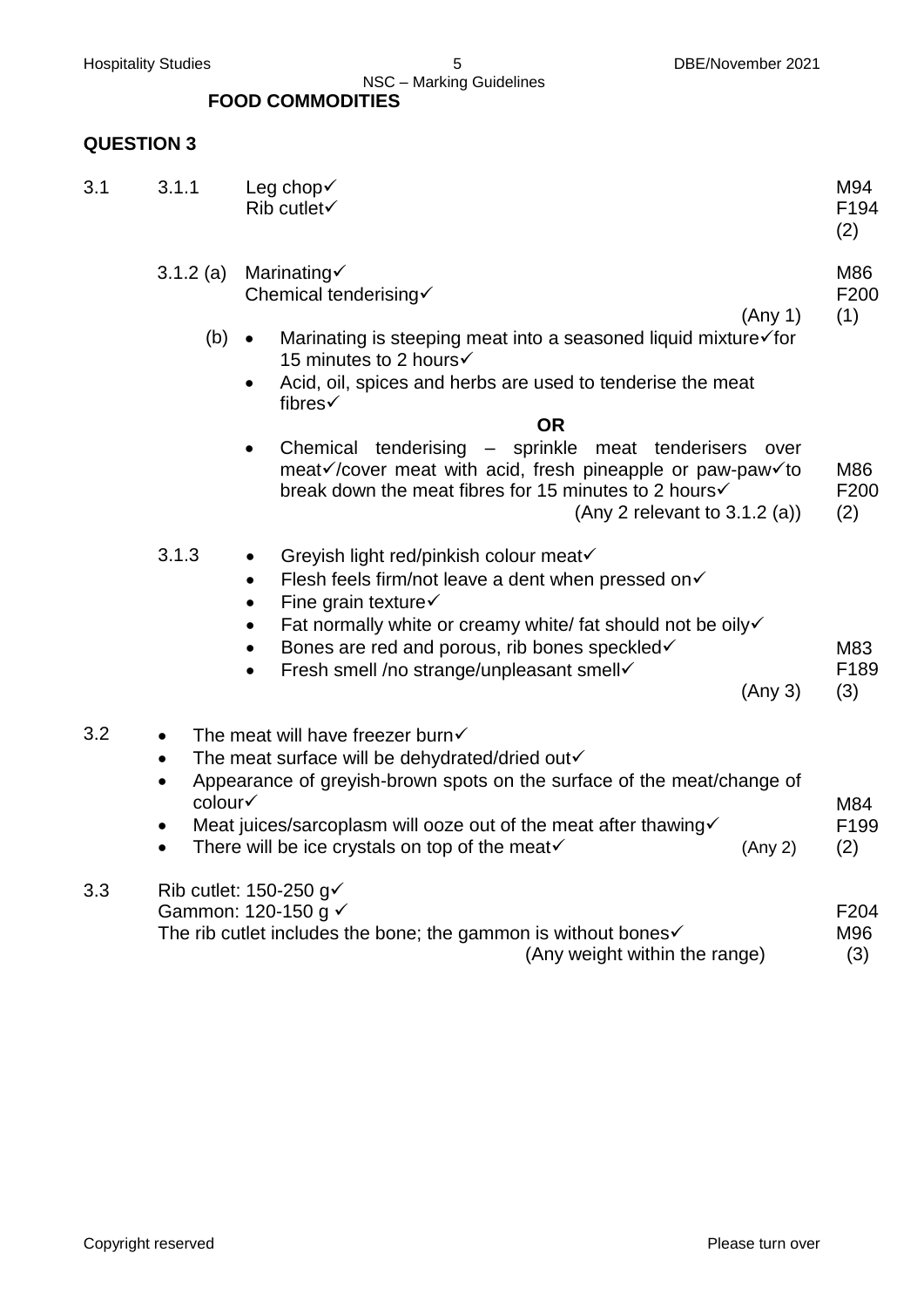| <b>Hospitality Studies</b> |                                                                 | DBE/November 2021<br>6<br>NSC - Marking Guidelines                                                                                                                                                                                                                                                 |                            |
|----------------------------|-----------------------------------------------------------------|----------------------------------------------------------------------------------------------------------------------------------------------------------------------------------------------------------------------------------------------------------------------------------------------------|----------------------------|
| 3.4                        | $3.4.1$ (a)                                                     | To prevent changes in the ratio/proportions of ingredients $\checkmark$<br>Incorrect proportions can change the characteristics of the<br>pastry√ it becomes too hard/soft/crumbly /tough/ dry/dough<br>becomes sticky/ to ensure a successful end product√                                        | M118<br>F212               |
|                            | (b)                                                             | (Any 1)<br>Over-handling/over-mixing of the dough will cause it to shrink√<br>$\bullet$<br>Heat from hands can melt the shortening that can be absorbed<br>$\bullet$<br>by flour preventing proper rising/small volume<br>Dough/Crust will be tough OR hard pastry crust v<br>$\bullet$<br>(Any 2) | (1)<br>M118<br>F212<br>(2) |
|                            | (c)                                                             | Cold shortening remains hard and forms layers between pastry<br>$\bullet$<br>layers/ prevents shortening from melting√<br>Better rising√<br>Flakiness will be compromised if conditions are warm√<br>$\bullet$<br>(Any 2)                                                                          | M118<br>F212<br>(2)        |
|                            | 3.4.2                                                           | Blind baking is done when a pre-cooked filling is used√<br>$\bullet$<br>To keep the crust from blistering/rising/remains flat/keep<br>$\bullet$<br>shape√<br>To ensure the pastry case is cooked thoroughly√<br>To help the crust to become crispy/prevents soggy bottom√<br>$\bullet$<br>(Any 3)  | M117<br>F209<br>(3)        |
| 3.5                        | Crisp√<br>$\bullet$<br>$\bullet$<br>٠<br>$\bullet$<br>$\bullet$ | Hollow and dry inside/dry centre/well cooked√<br>Light in weight√<br>Light brown/golden brown/straw colour√<br>Even sized√<br>Well puffed/good volume√<br>Neatly shaped/good shape√                                                                                                                | M124<br>F186               |

| l |  |  |  |
|---|--|--|--|
|   |  |  |  |
|   |  |  |  |
|   |  |  |  |

|              | <b>BAKED ALASKA</b>                 | <b>PAVLOVA</b>                        |
|--------------|-------------------------------------|---------------------------------------|
| Ratio of egg | 1:1 $\checkmark$ /Equal quantities  | 1:2 $\checkmark$ Double the amount of |
| whites:      |                                     | sugar to egg whites                   |
| sugar        | (1)                                 |                                       |
| Components   | (a) Base: Sponge cake√              | (a) Base: Meringue√                   |
| used to      | (b) Filling: Ice cream $\checkmark$ | (b) Filling: Cream/                   |
| assemble     |                                     | Mascarpone/fruit curd                 |
| each dessert | (c) Topping: Meringue $\checkmark$  | (c) Topping: Fruit/any                |
|              |                                     | fruit√                                |
|              | ΄3)                                 | (3)                                   |

(Any 3) (3)

M141 F151 (8)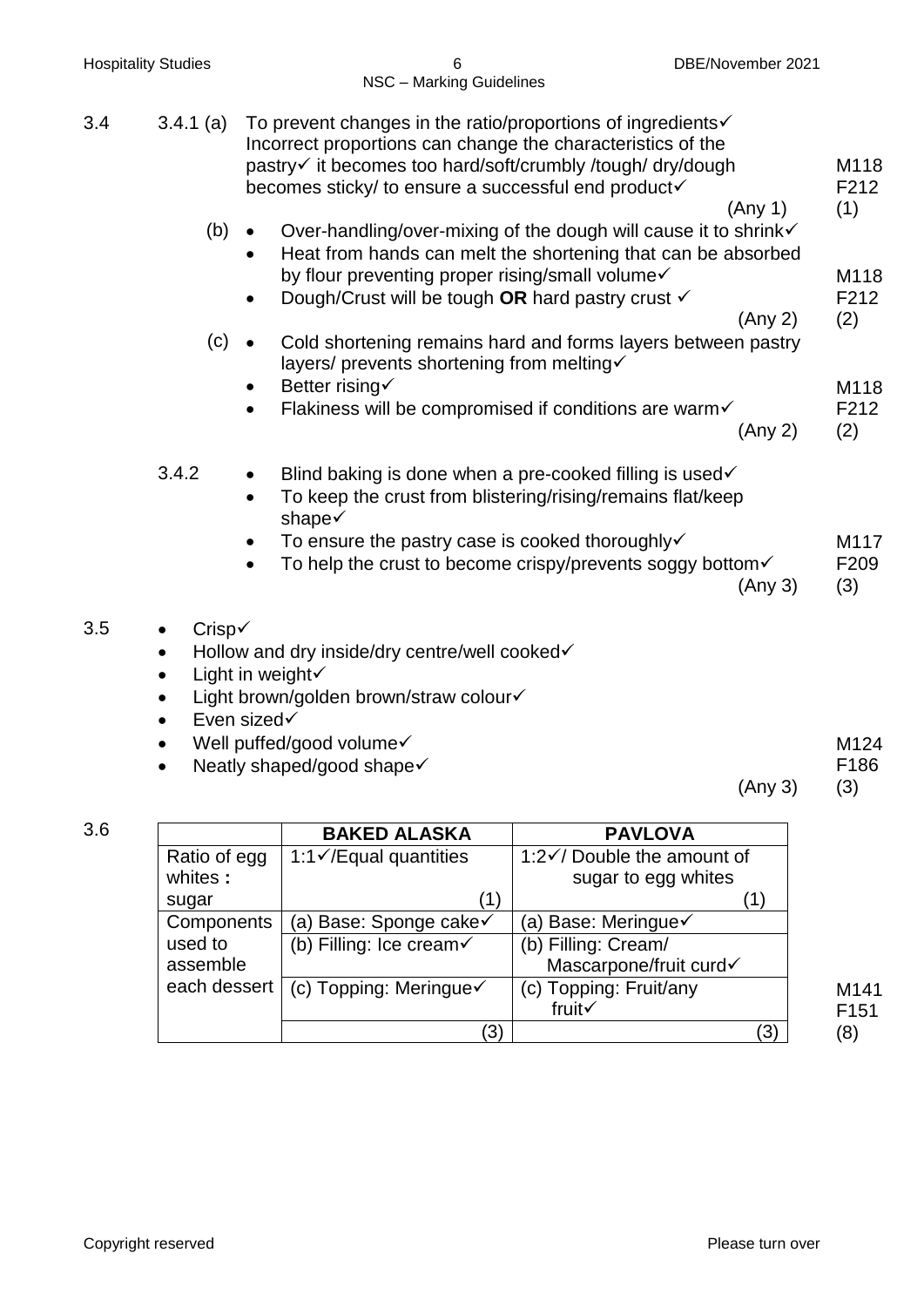| <b>Hospitality Studies</b> |                    | 7<br>NSC - Marking Guidelines                                                                                                                                                                                                                                                                                                                                                                                                                                                                                                                                                                                   | DBE/November 2021 |                     |
|----------------------------|--------------------|-----------------------------------------------------------------------------------------------------------------------------------------------------------------------------------------------------------------------------------------------------------------------------------------------------------------------------------------------------------------------------------------------------------------------------------------------------------------------------------------------------------------------------------------------------------------------------------------------------------------|-------------------|---------------------|
| 3.7                        | 3.7.1              | Chop or break the chocolate into smaller even pieces√<br>$\bullet$<br>Melt over indirect steam by putting the chocolate in a bain<br>$\bullet$<br>marie/double boiler/mixing bowl on top of a saucepan√<br>Stir occasionally<br>Remove from the stove once water starts boiling to prevent<br>$\bullet$<br>overheating√<br><b>OR</b><br>Chop or break the chocolate into smaller even pieces√<br>$\bullet$                                                                                                                                                                                                      | (Any 2)           |                     |
|                            |                    | Melt in the microwave by putting the chocolate in a bowl and<br>$\bullet$<br>heat in 30-second bursts√ stirring in between√                                                                                                                                                                                                                                                                                                                                                                                                                                                                                     |                   | M145                |
|                            |                    |                                                                                                                                                                                                                                                                                                                                                                                                                                                                                                                                                                                                                 | (Any 2)           | (2)                 |
|                            | 3.7.2              | Commercial dark chocolate/70% or higher cocoa mass√<br>$\bullet$<br>Couverture- any colour√<br>$\bullet$                                                                                                                                                                                                                                                                                                                                                                                                                                                                                                        |                   |                     |
|                            |                    | Baking chocolate- any colour/baker's covering/compound√<br>٠<br>Unsweetened/bitter chocolate√<br>$\bullet$                                                                                                                                                                                                                                                                                                                                                                                                                                                                                                      | (Any 1)           | M144<br>F156<br>(1) |
| 3.8                        | 3.8.1              | Glazing/Candied/Crystallization of sugar√                                                                                                                                                                                                                                                                                                                                                                                                                                                                                                                                                                       |                   | M153<br>F168<br>(1) |
|                            | 3.8.2<br>$\bullet$ | Fruit is cooked repeatedly/multiple times√<br>$\bullet$<br>In a highly concentrated sugar syrup√ until it forms a glaze on                                                                                                                                                                                                                                                                                                                                                                                                                                                                                      |                   | M153<br>F168        |
|                            |                    | the outside/fine layer of sugar crystals on the outside√                                                                                                                                                                                                                                                                                                                                                                                                                                                                                                                                                        | (Any 2)           | (2)                 |
|                            | 3.8.3              | Prevents food from spoiling√<br>Increases the safe storage period of food√<br>Increases availability of food that are out of season√<br>Easy to store/no refrigeration is necessary√<br>Saves time and labour /no preparation necessary√<br>Preserved food can be eaten on its own/no cooking is<br>necessary√<br>Transportation of food is easier√<br>$\bullet$<br>Improves the appearance/give it a nice shine/ variety $\checkmark$<br>Improves the taste/unique taste<br>$\bullet$<br>Limits the availability of water for microbial growth $\checkmark$<br>Heat destroys micro-organisms and enzymes√<br>٠ |                   | M149<br>F166        |
|                            |                    |                                                                                                                                                                                                                                                                                                                                                                                                                                                                                                                                                                                                                 | (Any 2)           | (2)<br>$[40]$       |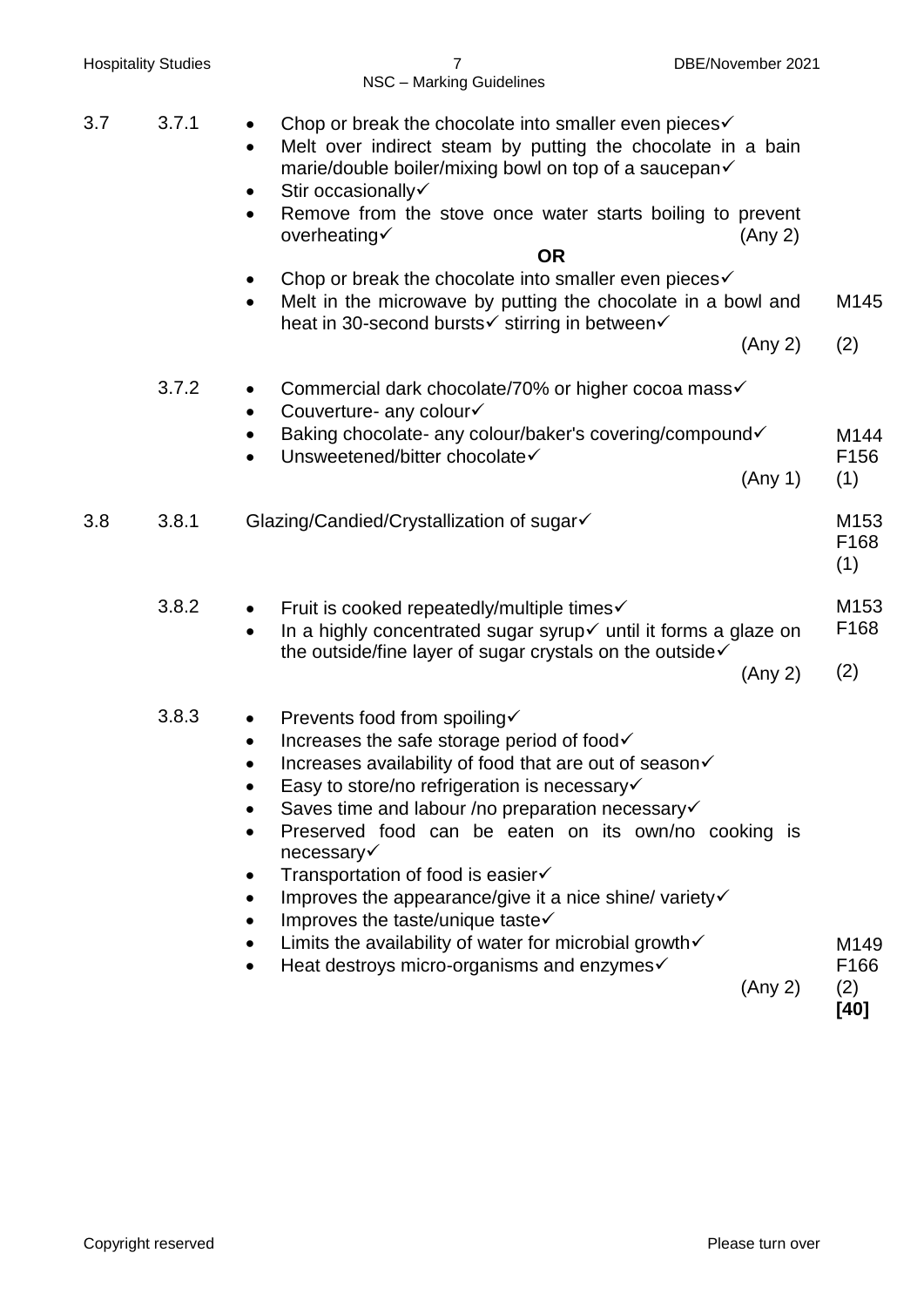# **QUESTION 4**

|     | 4.1.1    | A samoosa is a triangular shaped snack/pie $\checkmark$ made with purr/phyllo<br>pastry√that has been deep-fried in oil/baked/air fried√with a<br>variety of fillings that can be savoury, spicy or sweet√<br>(Any 2)                                                                                                                                                                                                                                                                                                                      | M70<br>F <sub>207</sub><br>(2) |
|-----|----------|--------------------------------------------------------------------------------------------------------------------------------------------------------------------------------------------------------------------------------------------------------------------------------------------------------------------------------------------------------------------------------------------------------------------------------------------------------------------------------------------------------------------------------------------|--------------------------------|
|     | 4.1.2    | Preparation of the food items is time-consuming√<br>$\bullet$<br>Several snacks per person must be prepared√<br>$\bullet$<br>Food items can be costly if protein is the main ingredient/if the<br>$\bullet$<br>function/menu is not well planned√<br>People may be hungry at the time of the finger lunch and so<br>$\bullet$<br>may eat more/it may not be filling enough for the guests√<br>Guests might become uncomfortable to stand for the duration<br>of the function√<br>Guests will dirty their fingers/messy fingers√<br>(Any 3) | M68<br>F <sub>13</sub><br>(3)  |
|     | 4.1.3(a) | Fruit group√                                                                                                                                                                                                                                                                                                                                                                                                                                                                                                                               | M70<br>F <sub>16</sub><br>(1)  |
|     | (b)      | Strawberries dipped in chocolate/sugar coated√<br>$\bullet$<br>Fruit skewers/fruit kebabs/brochette√<br>$\bullet$<br>Fruit fritters√<br>$\bullet$<br>Bouchées/barquette with a fruit filling/fruit tartlets√<br>$\bullet$<br>Apple strudel slices√<br>Mini apple tarts√<br>Mini toffee apples√<br>$\bullet$<br>(Any 2-fruit based mini/cocktail snack)                                                                                                                                                                                     | M70<br>F <sub>16</sub><br>(2)  |
|     | 4.1.4    | <b>UNSUITABLE DISHES</b><br><b>ONE INGREDIENT</b><br>Cocktail steak and kidney<br>Steak/Kidney/red<br>$\bullet$<br>٠<br>meat/offal√<br>pies√<br>Trout/Caviar/fish√<br><b>Smoked Trout and Cream</b><br>$\bullet$<br>$\bullet$<br>Cheese Blini√<br><b>Marinated Venison</b><br>Venison/game meat/red<br>Skewers√<br>(3)<br>meat $\checkmark$<br>(3)                                                                                                                                                                                         | M99<br>F178<br>(6)             |
| 4.2 | 4.2.1    | <b>Total Cost</b><br>$=$ Food Cost + Labour Cost + Overhead Cost $\checkmark$<br>$=$ R15 000 + R4 400 + R3 000 $\checkmark$<br>$=$ R22 400 $\checkmark$                                                                                                                                                                                                                                                                                                                                                                                    | M63<br>F <sub>21</sub><br>(3)  |
|     | 4.2.2    | <b>Selling Price</b><br>$=$ Total Cost + Profit OR Total Cost + 50% $\checkmark$<br>= R22 400 + 50% / R22 400 x 50% or 50÷100 $\checkmark$<br>$=$ R22 400 + R11 200 $\checkmark$<br>$=$ R33 600 $\checkmark$                                                                                                                                                                                                                                                                                                                               | M62<br>F <sub>21</sub><br>(4)  |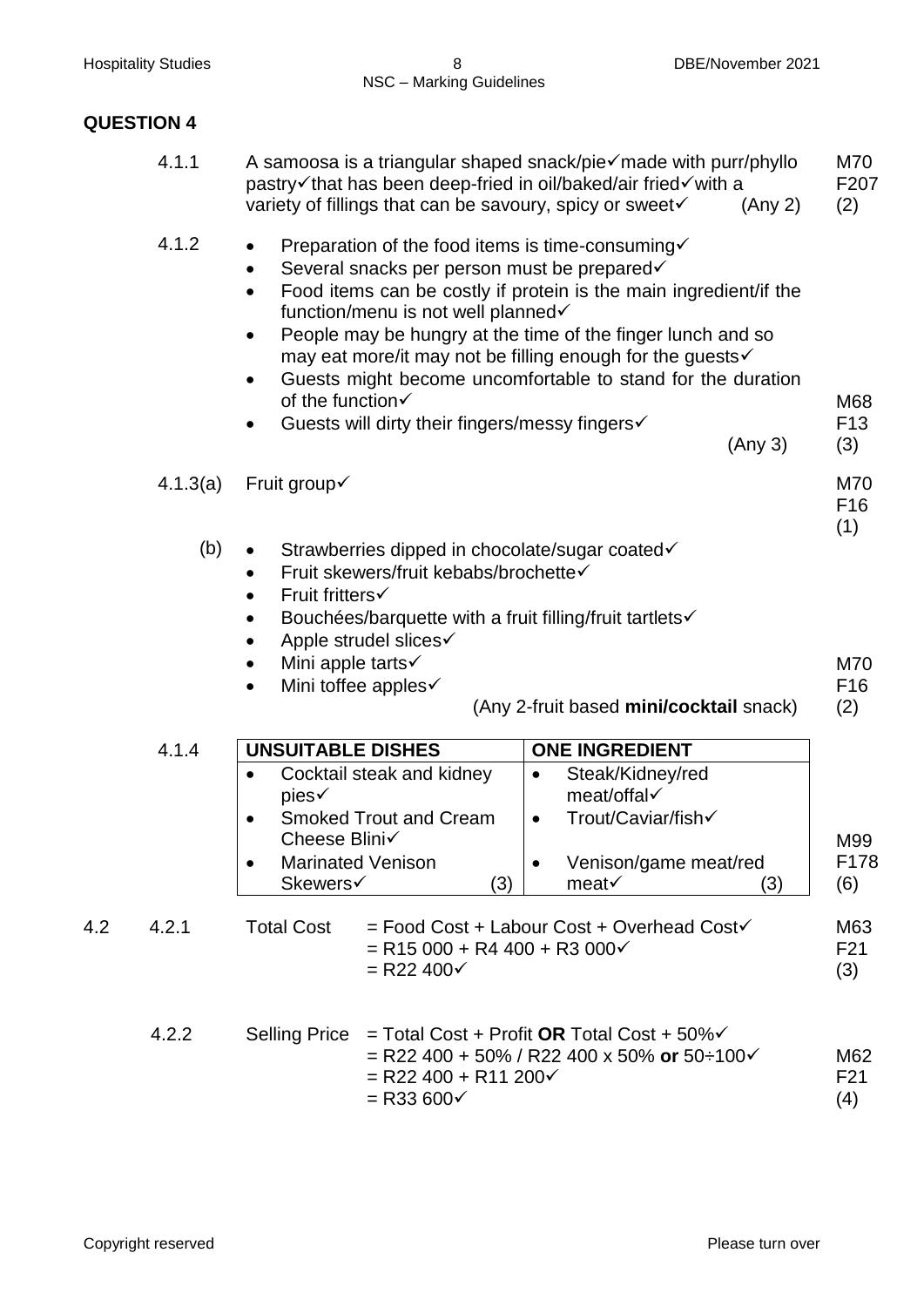### NSC – Marking Guidelines

- 4.2.3 Property rent
	- Tax
	- Water
	- Electricity/gas
	- $\bullet$  Depreciation of equipment/maintenance of equipment $\checkmark$
	- $\bullet$  Cleaning materials  $\checkmark$
	- Stationery
	- $\bullet$  Post and telephone services/Wi-Fi $\checkmark$
	- $\bullet$  Advertising
	- Uniforms
	- Linen: tablecloths, napkins, or chair covers/laundry cost $\checkmark$ M60
	- $\bullet$  Transport/delivery costs/fuel $\checkmark$  Insurance F20
	- Security systems/company <del>V</del> (Any 2) (2)

4.3 4.3.1 Gel formation will be influenced by:

- $\bullet$  Gelatine concentration/amount of liquid/gelatine $\checkmark$
- Setting temperature 10-15 $\mathrm{C}$  $\checkmark$
- Whipping of the gelatine mixture $\checkmark$
- Adding of ingredients: amount of sugar/acid/salt/number of strawberries $\checkmark$ M131 F163
- Length of time before unmoulding/setting time  $\checkmark$  (Any 2) (2)

4.3.2 • Allow gelatine mixture to thicken to a consistency of a thick egg white before adding the strawberries to ensure even distribution $\checkmark$ 

- $\bullet$  Ensure that the strawberries are free of liquid $\checkmark$ M131
- $\bullet$  Small quantities of strawberries should be used $\checkmark$ F162 (2)
- Strawberries must be sliced evenly  $\checkmark$  (Any 2)

# 4.3.3 • Cover the dish to prevent absorption of other flavours  $\checkmark$

- EXECT Keep the dish covered to prevent cross contamination  $\checkmark$
- Keep refrigerated until served to keep the gelatinous state/ keep gel below 28 °C to prevent melting
- If kept for longer periods, the gel becomes firmer but loses water which will result in loss of texture and volume/rubbery and shrinks imust be served within 24 hours in M130 F160 (3)
- Do not store in the freezer  $\checkmark$  (Any 3)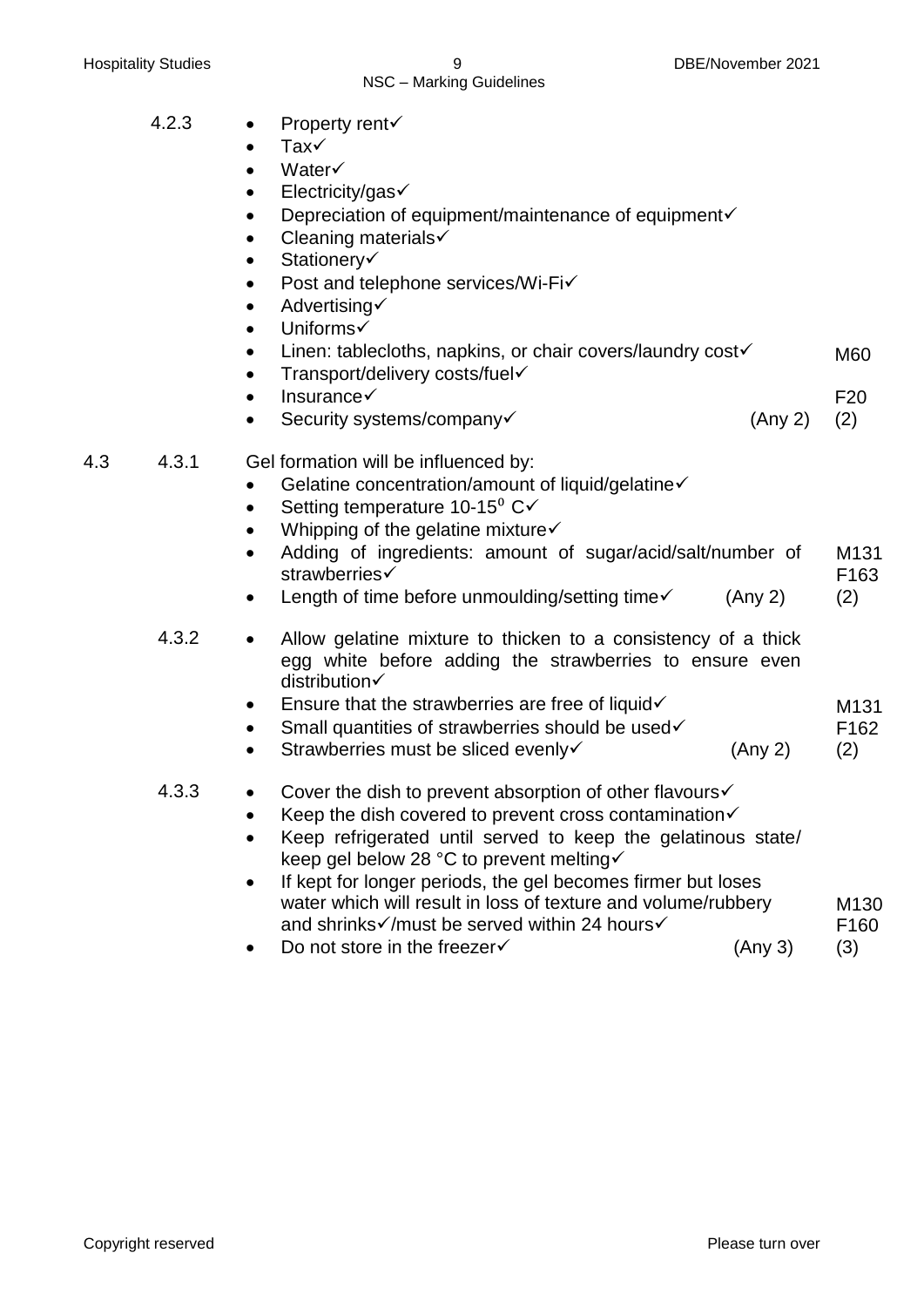- 4.4 Food:
	- Repetition of ingredients/starch  $\leq$  e.g., two dishes with garlic/ corn soufflé and cauliflower au-gratin both using white sauce
	- Limited variety of flavours  $\checkmark$  e.g., garlic sauce and garlic bake  $\checkmark$
	- $\bullet$  Little variety of textures $\checkmark$  e.g., mushroom soup, corn soufflé and Hungarian goulash all soft textures/no crunch
	- No variety of temperatures  $\checkmark$  all the dishes on the menu are hot e.g. cream of mushroom soup and chocolate sponge pudding both hot
	- No variety of colours $\checkmark$  /no green or red incorporated in the menu, only cream and brown colours  $\checkmark$  e.g., cream of mushroom soup and cauliflower au-gratin
	- $\bullet$  Limited variety of cooking methods there are four baked products e.g. corn soufflé, chocolate sponge pudding/potato, bacon and garlic bake and cauliflower au-gratin all baked in oven  $\checkmark$
	- $\bullet$  Too many rich dishes/high in fat  $\checkmark$  e.g. cream of mushroom soup, cream/bacon in potato bake, cauliflower au gratin with butter on top.
	- Not all food groups are included/not good nutritional balance  $\checkmark$ : fruit group is not included

Management:

- Time of the year/winter/June $\checkmark$ , the dishes are suitable because they are all hot/comfort food
- Availability of the ingredients on the menu $\checkmark$ , the ingredients are all available during that time of the year/June/ winter
- Cost/budget is R200pp: $\checkmark$  the price of the menu is realistic for the dishes/food on the menu
- The type of meal is dinner/4-course/time of the day,  $\checkmark$  the dishes are suitable for a dinner menu/4-course  $\checkmark$

Customers:

- The choice of dishes on the menu will not be suitable  $\checkmark$  for people who follow a special dietary requirement e.g., religious reasons, diseases,  $v$ egetarians $\checkmark$
- $\bullet$  Suitable for older people or children $\checkmark$  as the ingredients are of mushy soft texture/easy to chew√
- Not suitable for small children $\checkmark$  as the dishes are too sophisticated or too strongly flavoured  $(3 \times 2)$

M43 F2

(6)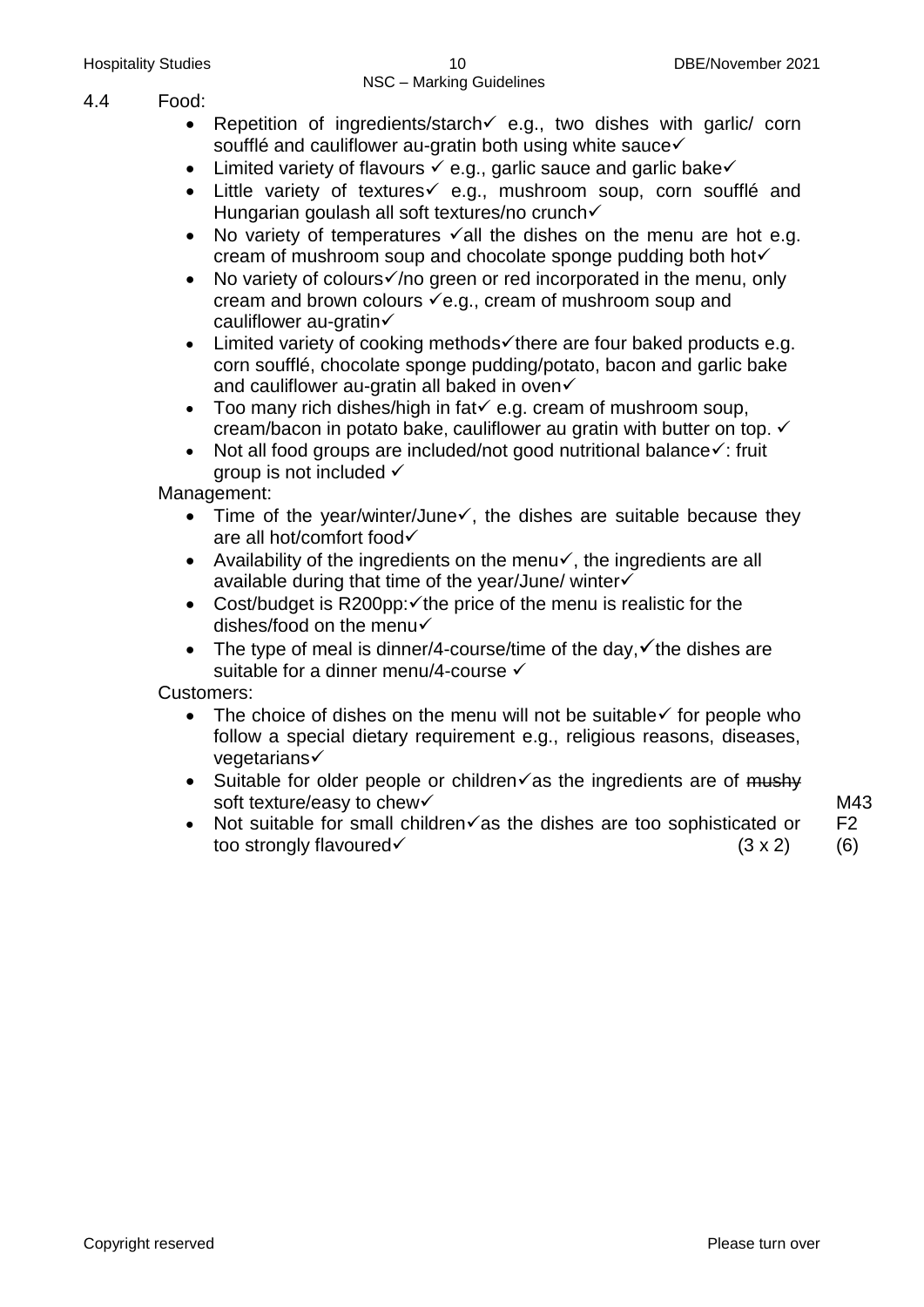- 4.5 Kosher menus must not include meat from the hindquarter of the animal  $\checkmark$ 
	- Milk and milk products and meat served in the same meal is not allowed $\checkmark$  no consumption of milk products before 6 hours has lapsed after eating meat
	- $\bullet$  Shellfish, birds of prey and snails are prohibited $\checkmark$
	- Pork and pork products are forbidden $\checkmark$
	- All food must be kosher and prepared/slaughtered according to the religious law/meat must be washed and soaked
	- Separate kitchen/storage areas/preparation areas/and separate utensils must be used√
	- Only kosher products/ingredients may be used $\checkmark$
	- Only kosher wine may be used in preparation $\checkmark$
	- Parev products can be combined with either meat or milk products or used as a neutral food in menu planning before or after meat/milk dishes (Any 4)

M44 F2-3

(4)

 **[40]**

# **TOTAL SECTION C: 80**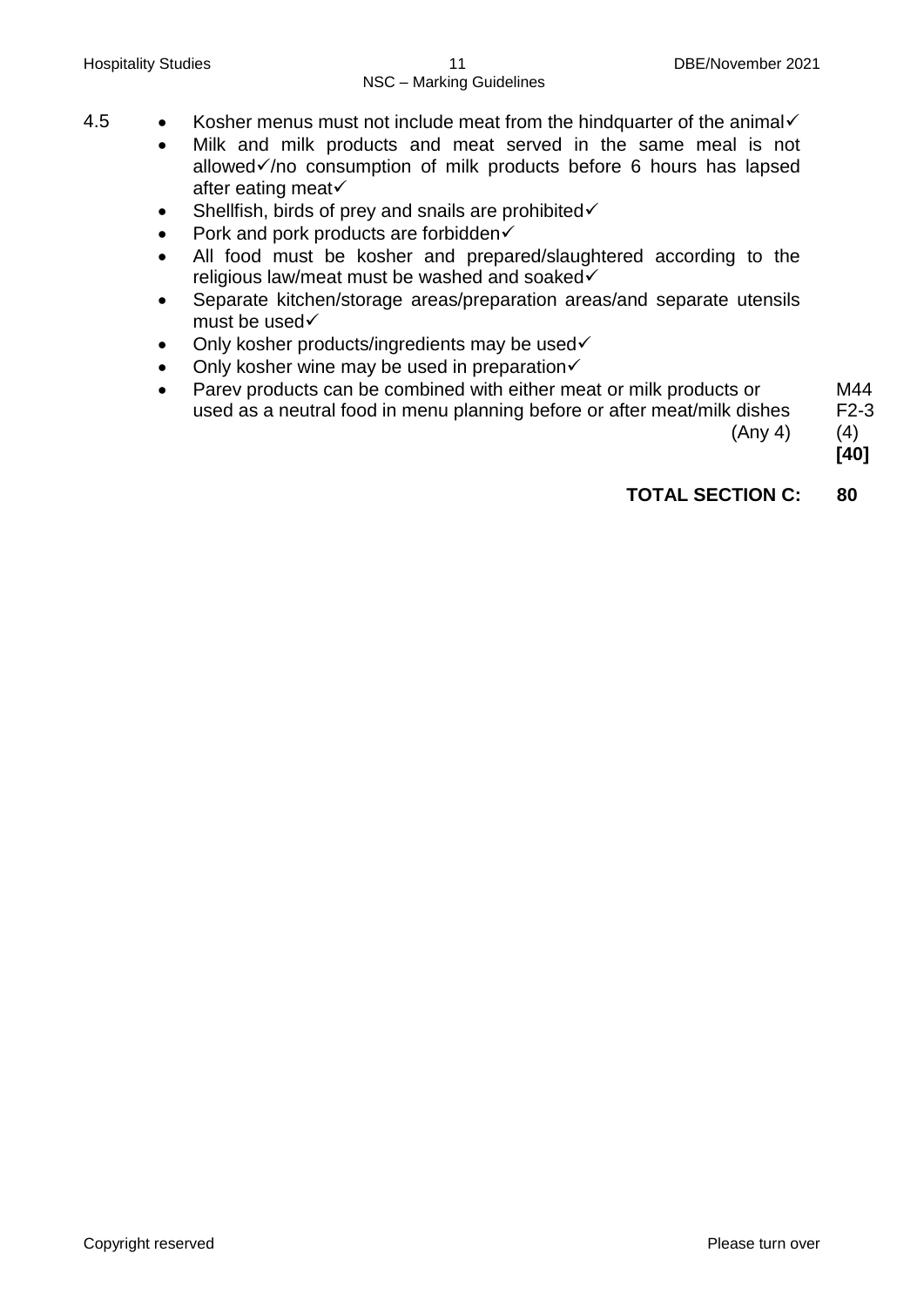### **SECTION D: SECTORS AND CAREERS; FOOD AND BEVERAGE SERVICE**

# **QUESTION 5**

- 5.1 5.1.1 Joyce must:
	- Be willing to take risks/have courage√
	- Have an ability to identify business opportunities and take calculated risks to achieve success
	- Be committed and determined/be hardworking/ be able to handle pressure/be disciplined $\checkmark$
	- $\bullet$  Have a sense of responsibility and love of achievement $\checkmark$
	- $\bullet$  Be creative/ unique $\checkmark$
	- $\bullet$  Self-reliant $\checkmark$
	- $\bullet$  Be able to adapt/be a problem solver  $\checkmark$
	- Be future-orientated/plan ahead/goal orientated√
	- Be confident in achieving success√
	- Have good organising and management skills/good leadership skills
	- $\bullet$  Marketing skills $\checkmark$
	- Have high levels of energy/stamina√
	- Have a sense of humour√
	- Communication skills
	- Be passionate/optimistic about the type of business you are starting√

(Any 4)

(4)

F8

- 5.1.2  $\bullet$  Information on packaging should be clear/easy to read $\checkmark$ 
	- Name of product must be clear/product easy to identify/brand/logo/contact details
	- $\bullet$  The packaging must attract the attention of the customer $\checkmark$
	- $\bullet$  Interesting pictures $\checkmark$
	- Colours must be bright/interesting $\checkmark$
	- $\bullet$  Writing must be clear, bold and eye catching  $\checkmark$
	- Packaging can be collectors' items/reusable containers√
	- Information on nutrition must be indicated  $\checkmark$
	- Packaging must be clean and hygienic $\checkmark$
	- Packaging must be suitable for the product/protect the product/easy to handle/strong enough
	- Size of the packaging should not mislead the customer on the quantity√ M17 F135
	- Packaging must be environmentally friendly/recycleable/biodegradable (Any 2) (2)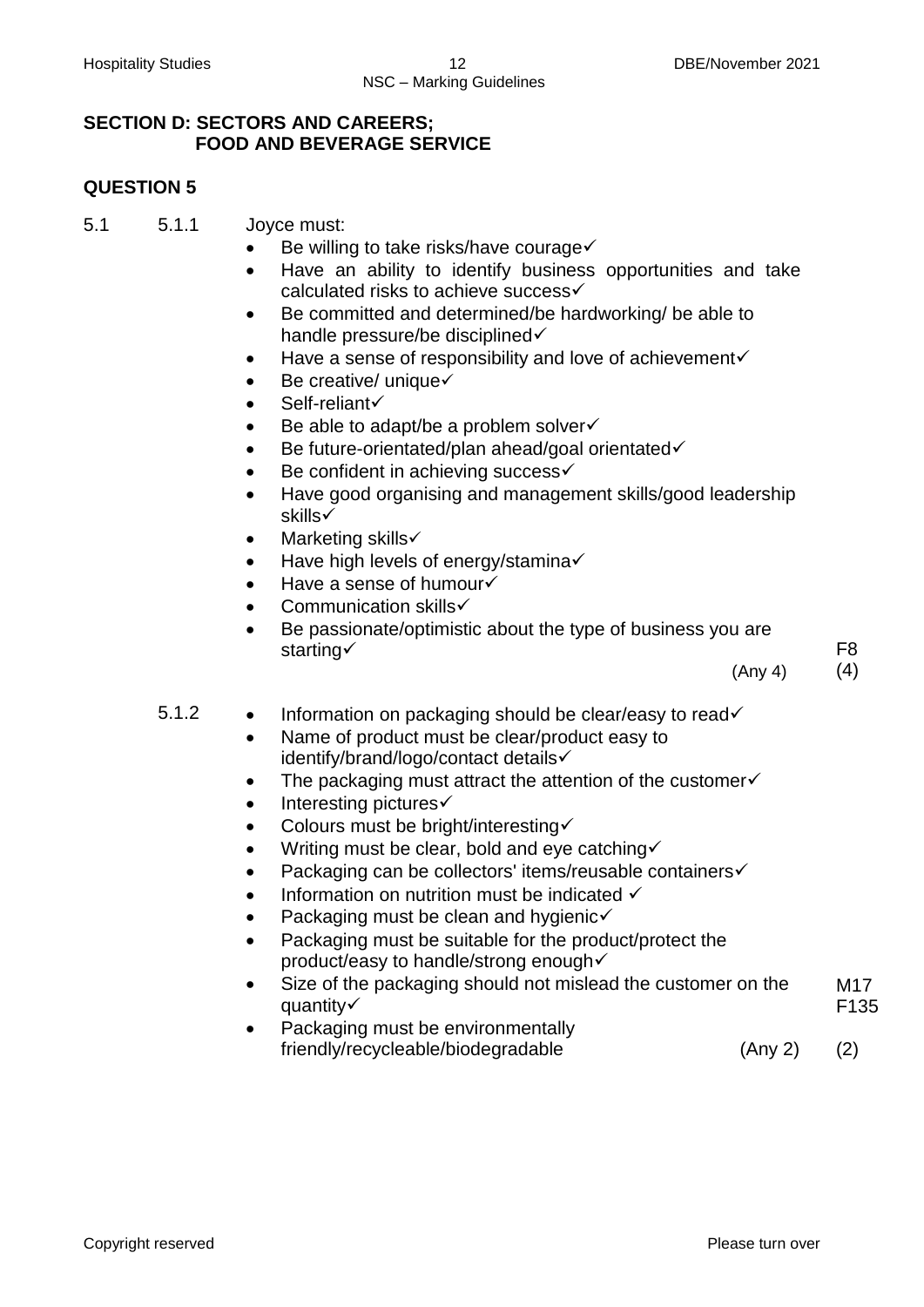- 5.1.3 Pay staff salaries
	- $\bullet$  Control banking procedures $\checkmark$
	- Oversee the auditing of funds  $\checkmark$
	- $\bullet$  Ensure payment of VAT $\checkmark$
	- Keep accounting records, keeps track of money coming in and going out/do bookkeeping √
	- $\bullet$  Safeguard the business's assets/financial stable $\checkmark$
	- $\bullet$  Prepare financial reports $\checkmark$
	- Draw up budgets $\checkmark$
	- Prepare cash flow forecast/determine profit and loss $\checkmark$
	- Set up procedures for purchasing, receiving, storing, and requisitioning
	- **Ensure stocktaking is done on regular basis**  $\checkmark$
	- $\bullet$  Take care of debtors $\checkmark$
	- Deal with financial queries  $\checkmark$
	- Pay accounts  $(Any 4)$
- 5.1.4 Promotional videos/DVD/Projectors√
	- $\bullet$  Digital shows  $\checkmark$
	- **Electronic bill boards**
	- Social Media√ : Facebook√/Instagram√/WhatsApp√/Twitter√/Tiktok√
	- $\bullet$  e-mails  $\checkmark$
	- Websites/YouTube $\checkmark$
	- Telephones/Tele-marketing
	- $\bullet$  Cell phones $\checkmark$
	- **SMS**
	- Radio
	- $TV \checkmark$  (Any 2)
- 5.1.5 **(1 mark for good/bad)** (1)

Joyce's slogan is a **good/yes** marketing tool

- Name is in bold/striking/eye-catching/attention grabbing
- $\bullet$  Different lettering/large font/neat $\checkmark$
- $\bullet$  Does not contain too many words $\checkmark$
- It relates to the product/rusks

Joyce's slogan is a **bad/no** marketing tool

- Spelling mistake of the word rusks√ M<sub>19</sub>
- It does not give a clear description of the product  $(2)$ F142

(3)

M20 F140 (2)

 $M_6$ F123 (4)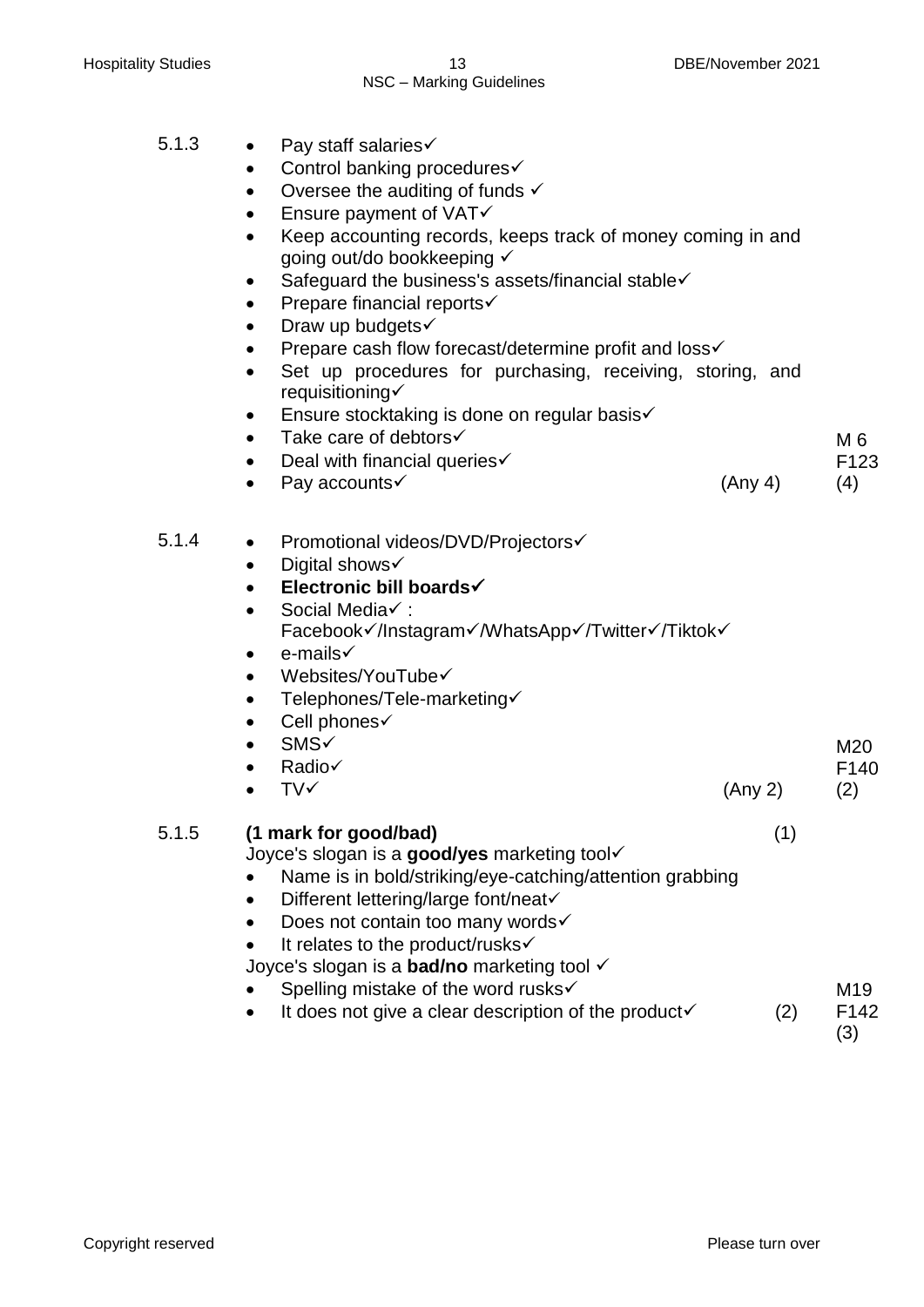# NSC – Marking Guidelines

- 5.2  $\bullet$  Complaints should always be handled positively and professionally  $\checkmark$ 
	- The restaurant manager must control their emotions/be calm /don't raise your voice
	- $\bullet$  Polite and friendly $\checkmark$
	- Maintain eye contact√
	- $\bullet$  Positive body language $\checkmark$
	- Helpful/show your understanding and willingness to resolve the matter, according to the establishment/take quest complaints into consideration $\checkmark$
	- $\bullet$  Listen and pay attention $\checkmark$
	- $\bullet$  Do not argue with the customer $\checkmark$
	- Acknowledge the complaint and thank the guest for bringing the matter to their attention/respect opinion of guest
	- $\bullet$  Attend immediately/act promptly/offer a solution $\checkmark$
	- $\bullet$  Apologise sincerely $\checkmark$
	- Resolve the situation by inviting the person to discuss the issue in privacy
	- Never place the blame on yourself or on somebody else $\checkmark$
	- $\bullet$  Never promise something they cannot provide $\checkmark$
	- Keep the guest informed of the attention the problem is receiving/progress
	- Report and record the handling of the problem according to the policy of the establishment
	- Depending on the seriousness of the complaint or policy of the establishment a free drink/meal or discount can be offered  $\checkmark$  (Any 5)

M183 F45 (5)

# 5.3 • Staff members should stay calm $\checkmark$

- Apologise to the quests $\checkmark$
- The kitchen may be closed during water cuts due to hygiene reasons  $\checkmark$
- Guests must be informed $\checkmark$  that food and beverages can only be served if there is clean cutlery, crockery and glasses√
- **•** Restaurants should adjust their menu to suit the situation $\checkmark$
- $\bullet$  Hand sanitisers should be readily available for the use of quests $\checkmark$
- $\bullet$  Bottled water must be made available in restaurant $\checkmark$
- Specific provisions/arrangements must be made for the use of toilets e.g., collection of water from Jo Jo/ water tanks/boreholes
- $\bullet$  Use available water sparingly  $\checkmark$
- Make sure that all taps are closed during the water cut to prevent flooding at a later stage  $\checkmark$
- Plan in advance according to expected water cut schedule e.g. have disposable cutlery, crockery available /have containers with water available
- Follow the correct procedures to report the matter/report to the manager/ municipality (Any 4)

5.4 **IDENTIFY THE NON-REVENUE-GENERATING AREAS (A–F) NAMES OF THE AREAS**  $\overline{B}$ D✓ E (3) Front Office/reception area $\checkmark$ Maintenance√ Bookings office /marketing/call  $center \checkmark$  (3)  $M<sub>2</sub>$ F112 (6) **[30]**

Copyright reserved **Please turn over the Copyright reserved** Please turn over

M187 F45 (4)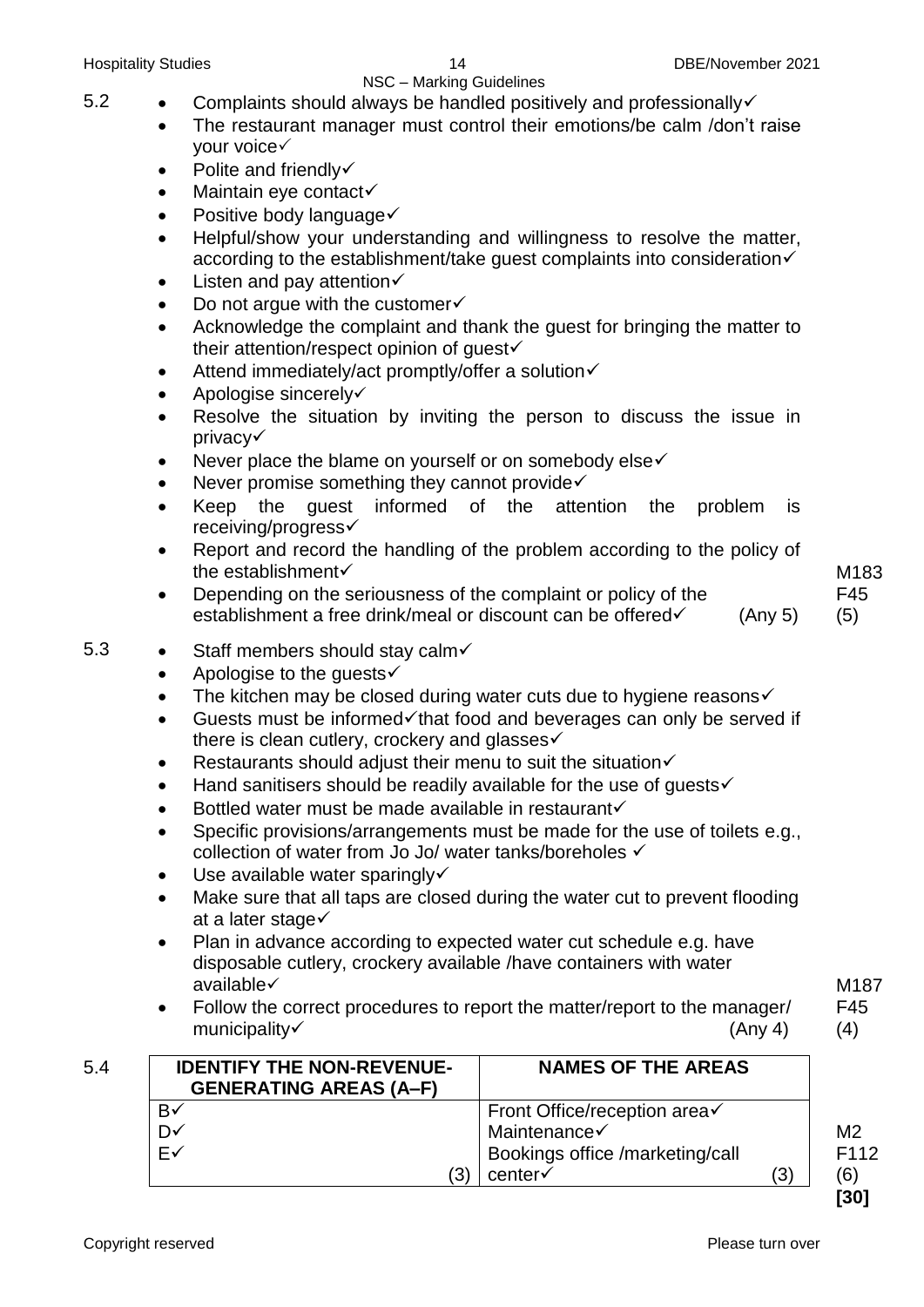# **QUESTION 6**

- 6.1 Alcoholic:
	- $\bullet$  Aperitifs  $\checkmark$
	- $\bullet$  Cocktails $\checkmark$
	- Spirits
	- $\bullet$  Wines $\checkmark$
	- Beer/ciders
	- Digestive/Shooters√
	- Speciality coffees  $\checkmark$

Non-alcoholic:

- Mocktails
- Carbonated drinks√
- $\bullet$  Water/mineral waters $\checkmark$
- $\bullet$  Juices $\checkmark$
- Squashes
- $\bullet$  Cordials $\checkmark$
- Milkshakes/ smoothies/crushers
- $\bullet$  Hot beverages/coffee/tea $\checkmark$

(Any 4) F17 (4)

M165

M<sub>190</sub> M194 F36 F37 F60

- 
- 6.2 Carry hot plates
	- $\bullet$  Crumbing down $\checkmark$  $\bullet$  Serving of wine $\checkmark$ 
		- $\bullet$  Dab spills  $\checkmark$
		- $\bullet$  Handle cutlery after polishing  $\checkmark$
		- Fold a lily with the service cloth to go underneath coffee pot/juice jug $\checkmark$

(Any 2) (2)

| 6.3 | 6.3.1 | Angels on Horseback      | Dry Sparkling wine√          | M <sub>159</sub>   |
|-----|-------|--------------------------|------------------------------|--------------------|
|     |       | Crayfish cocktail        | De-alcoholised Chenin Blanc√ | M <sub>162</sub> - |
|     |       | <b>Beef Goulash</b>      | Merlot√                      | 163                |
|     |       | Bread and Butter pudding | $Port\checkmark$             | F <sub>52</sub>    |
|     |       |                          |                              | F <sub>58</sub>    |
|     |       |                          |                              | (4)                |

- 6.3.2 De-alcoholised wines are wines from which the alcohol has been removed/ filtered out
	- These wines are made in the same way as normal wines $\checkmark$
	- Before the wines is bottled, the alcohol is removed using a cold filtration process√
	- $\bullet$  These wines contain less than 0,5% alcohol-by-volume $\checkmark$

(Any 2) (2)

M156 F49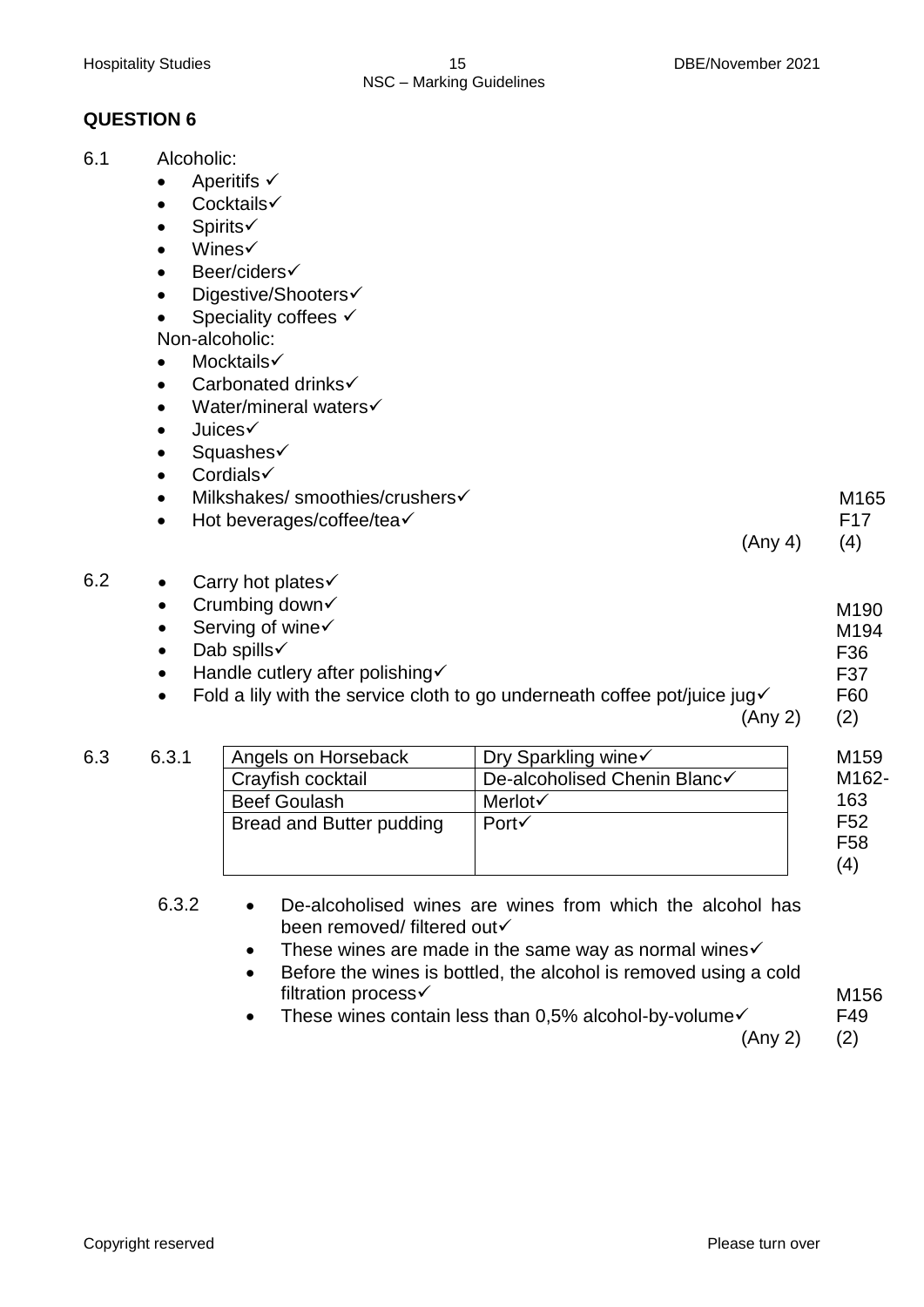| <b>Hospitality Studies</b> |       | 16<br>NSC - Marking Guidelines                                                                                                                                                                                                                                                                                                                                                                                                                                                                                    | DBE/November 2021 |                                 |
|----------------------------|-------|-------------------------------------------------------------------------------------------------------------------------------------------------------------------------------------------------------------------------------------------------------------------------------------------------------------------------------------------------------------------------------------------------------------------------------------------------------------------------------------------------------------------|-------------------|---------------------------------|
| 6.4                        | 6.4.1 | Mocktail: is made up of a variety/mixture $\checkmark$ of two or more non-<br>alcoholic drinks√<br>It is a cocktail without alcohol                                                                                                                                                                                                                                                                                                                                                                               | (Any 2)           | M <sub>160</sub><br>F 62<br>(2) |
|                            | 6.4.2 | People of all ages/all religions could be served the mocktails√<br>$\bullet$<br>Mocktails could be served or sold at any time of day√<br>$\bullet$<br>Mocktails don't need to be served with a meal<br>$\bullet$<br>There are no closed days for the sale of mocktails√<br>$\bullet$<br>The establishments made more money as sales increased√<br>$\bullet$<br>No need for a liquor licence/no need to renew a licence, thus<br>saving money<br>Can sell it as a take-away√                                       | (Any 3)           | M168<br>F <sub>55</sub><br>(3)  |
| 6.5                        | 6.5.1 | Conduct a stocktake of consumables/ complete stock sheets√<br>٠<br>Clear the bar top and clean the counters and sink $\checkmark$<br>$\bullet$<br>Pack away all equipment/glasses/chairs√<br>$\bullet$<br>Wash and polish glasses/used equipment<br>$\bullet$<br>Remove all empty bottles√<br>Empty the liqueur trolley and return stock to the bar cupboard√<br>$\bullet$<br>Restock the bar from the cellar/make a list for purchasing or<br>$\bullet$<br>ordering $\checkmark$<br>Washing floors√<br>$\bullet$ |                   |                                 |
|                            |       | Cashing up√<br>$\bullet$<br>Empty the rubbish bin $\checkmark$<br>Switch off the lights/urn, ice-machine, etc.√<br>$\bullet$                                                                                                                                                                                                                                                                                                                                                                                      | (Any 4)           | M182<br>F40<br>(4)              |
|                            | 6.5.2 | Return condiments to the kitchen/buffet cupboard/waiter<br>$\bullet$<br>station/remove from the table√<br>Control that lids are tightened/Cover them as instructed√<br>Cleaning bottles/containers/lids√<br>Re-filling containers before storing√                                                                                                                                                                                                                                                                 | (Any 3)           | M182<br>F40<br>(3)              |